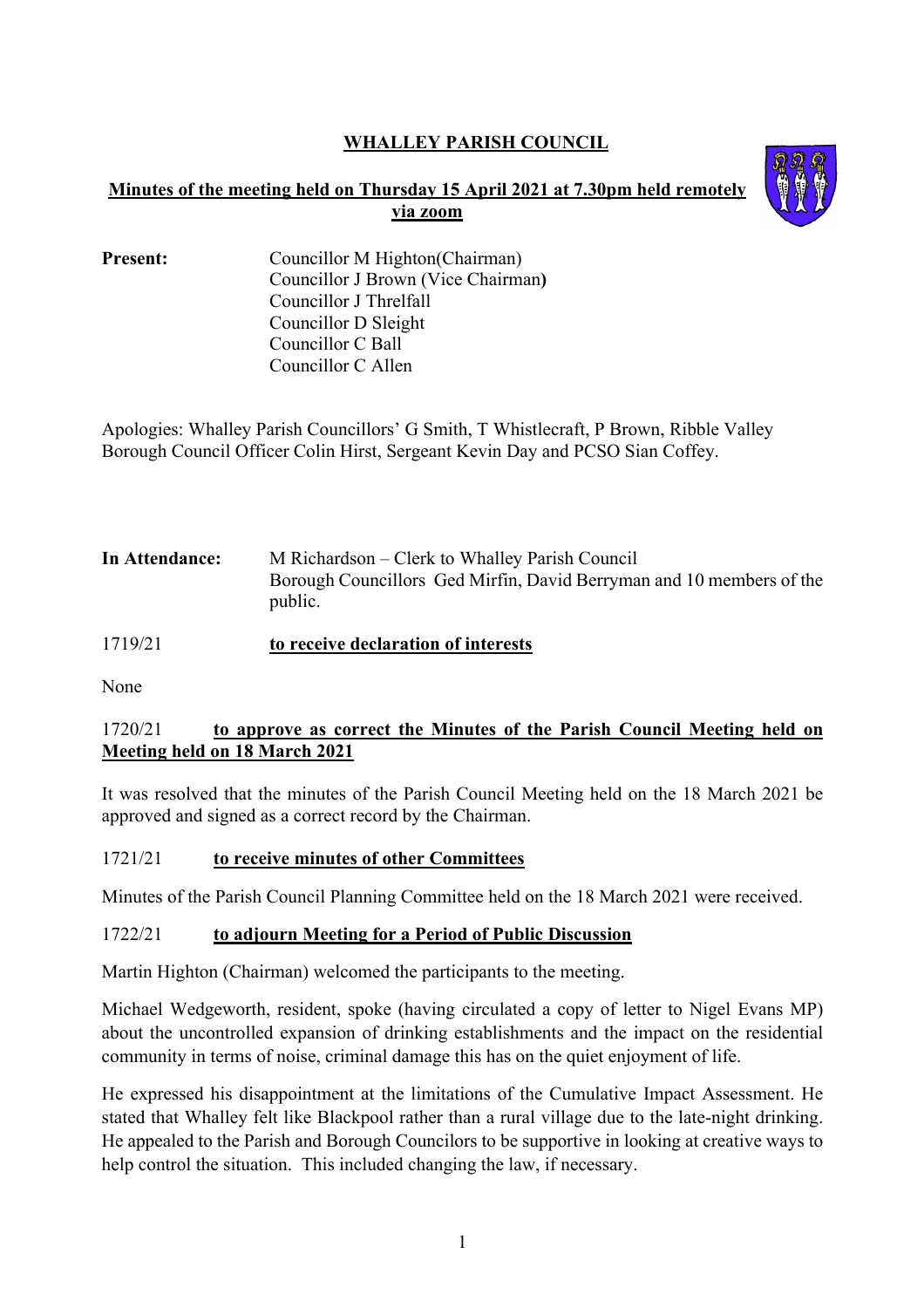He noted that at Borough Council level, having 2 Councilors' sitting on the Licensing Committee does not work for the Whalley residents on this priority issue. Mark Hindle is not the Licensing Committee. He felt under current arrangements they have limited representation at a Borough level. He suggested better use of CCTV cameras/prosecution, Employment of Nighttime Wardens as examples of creative intervention to manage the situation.

Councillor Ged Mirfin stated that as Chair of Licensing he was unable to participate or comment on Licensing applications. The owners of Rendezvous are seeking to create an outdoor drinking area and the floor space has already been fenced off. This would need Planning Permission and a License Variation.

Sue Paramore, member of Queen Street Residents Association spoke about the positive impact of COVID 19 restrictions has had on residents living in close proximity to the drinking establishments.

Neighbours have been able sleep at night, and not had to clean up the detritus from weekend revellers . In a nutshell, residents have been able to enjoy peace and quiet. Residents had the choice of not living as victims of the growing night time economy. Having spoken to the new Managers of the Aviary and Rendezvous both stated they want to work with residents and that they have the genuine interests of the community at heart. She concluded by pleading for the Parish and Borough Councilors to support residents and be mindful that the Cumulative Impact Assessment is worthless unless it can deliver tangible outcomes.

Penelope Robinson-Kerr is a resident of Woodfield Avenue and spoke in more detail about the proposal to have an outside seating area at Rendezvous. A resident since 1984, she spoke in detail about the new proposals and how important the role the security staff play in drinking in managing customers behaviour when entering or leaving. She suggested that the new layout at Rendezvous may not be secure and a 1metre high fence was not sufficient enough to deter young people from using the area when the establishment was not open. Finally, she stated that other more creative ways must be looked at to manage the situation. Alleygating was suggested as one method of trying to protect the peace and quiet of residents immediately affected by the night time economy.

Melissa Blane spoke as resident of Accrington Road. Having grown up and lived in Whalley all her life she stated that she lived in dread of returning to the post lockdown nightime drinking. As a carer of elderly parents, she asked the Parish Council to continue to actively support and put pressure on the Licensing Authority, Police and owners/landlords of the establishments to more effectively manage the situation.

Borough Councillor Mark Hindle praised the eloquent debate and points raised by the residents. He stated that he had empathy with residents and wanted to work with them to bring about a change. This change would be achieved by lobbying the decision makers. He suggested residents should make better use of the press and MP in trying to gain support.

Borough Councillor Ged Mirfin stated residents needed to work together to change the way Ribble Valley Borough Council managed the Licensing function. He identified several practical ways to do this:

- a) EMROS Early Morning Restriction Orders
- b) Late Night Levy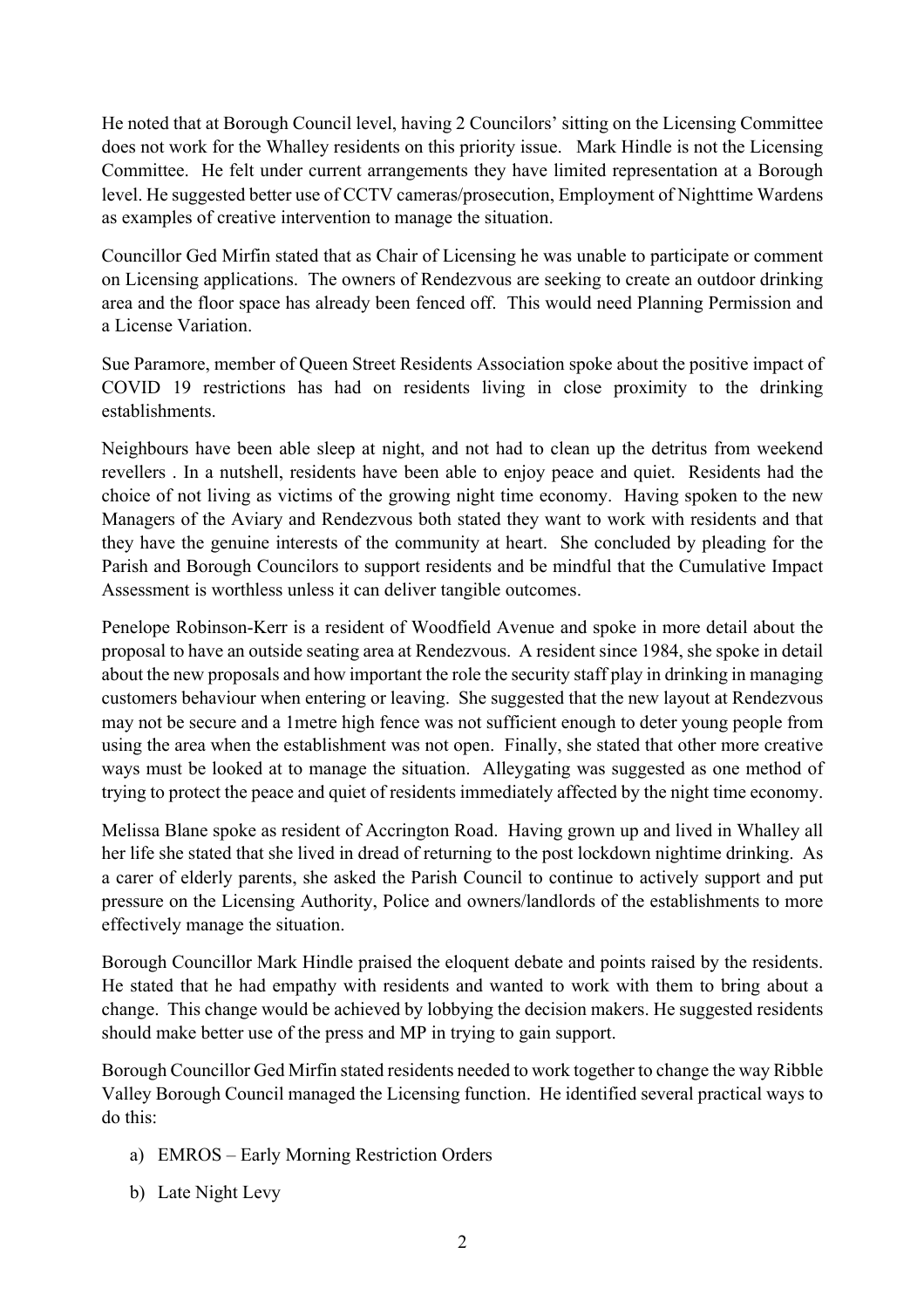c) Renewal of Community Impact Assessment

He stated that lobbying the MP and using the press and social media are effective ways of bringing about change. He suggested that seeking a Ministerial Visit to highlight the problem was certainly worth exploration.

Sue Passmore, resident, stated that she welcomed the suggestions, however, these are medium to long term goals. Residents required a short-term support. The Aviary would be admitting customers over 21 years old and NOT 25 years. Taxis contributed to many problems with pipping, talking, leaving engines running. Could taxi collections take place on the Co-op?

Parish Councillor John Threlfall stated that the Parish Council was very supportive of the residents. He reminded people that the Parish Council had attended Residents Meetings/ Licensing Committee Hearings for variations. The Parish Council had tried to bring agencies together in May 2018.

He attended and addressed the Licensing Committee when Brady's sought an extension of opening hours. He felt that the Principal Authority had little empathy with the plight of residents and suggested that this culture needed to change.

Parish Councillor Martin Highton reiterated the support for residents and pleaded for residents to continue reporting to Police all ASB. He welcomed the Borough Councillors' pledge to research the use of Alleygating and stated that it was very important to keep lines of communication open.

Tony Brown, resident stated that as an experienced Licensee it was important that establishment took responsibility and where appropriate enforcement action is taken when they fail to do so.

Graham Vernon, Burnley Boys and Girls Club presented to the Council. The organization is based in Burnley and has been in existence for 120 years. In 2019 he was invited to attend a meeting with residents of the Sands, the Police, Whalley Abbey Staff, Parish and Borough Councillors about addressing Anti Social Behaviour in and around the Abbey.

Burnley Boys and Girls Club is a charity and it has been funded by the Police and Crime Commissioner, the Violence Reduction Programme and Home Office to assess the problems with young people causing ASB in Whalley. The charity is skilled in using detaching youth work to help manage communities. Work began in February 2021 and his findings so far are that young people congregate in Whalley from surrounding areas. The catchment of senior schools in Ribble Valley means young people from Clitheroe, Langho, Wilpshire, and Great Harwood often choose to meet in the village. Having excellent rail and bus links and being such a beautiful area, young people wanted to meet their friends in Whalley.

The Abbey will be open to young people from the Age of 8-18 years old and will be 'Hub' for young people. 43 young people had already registered with the hub.

Martin Highton thanked Graham Vernon for his presentation and reiterated the Parish Council's support for coming up with practical solutions to this problem. He welcomed the efforts and stated it was important that the dialogue is kept open between all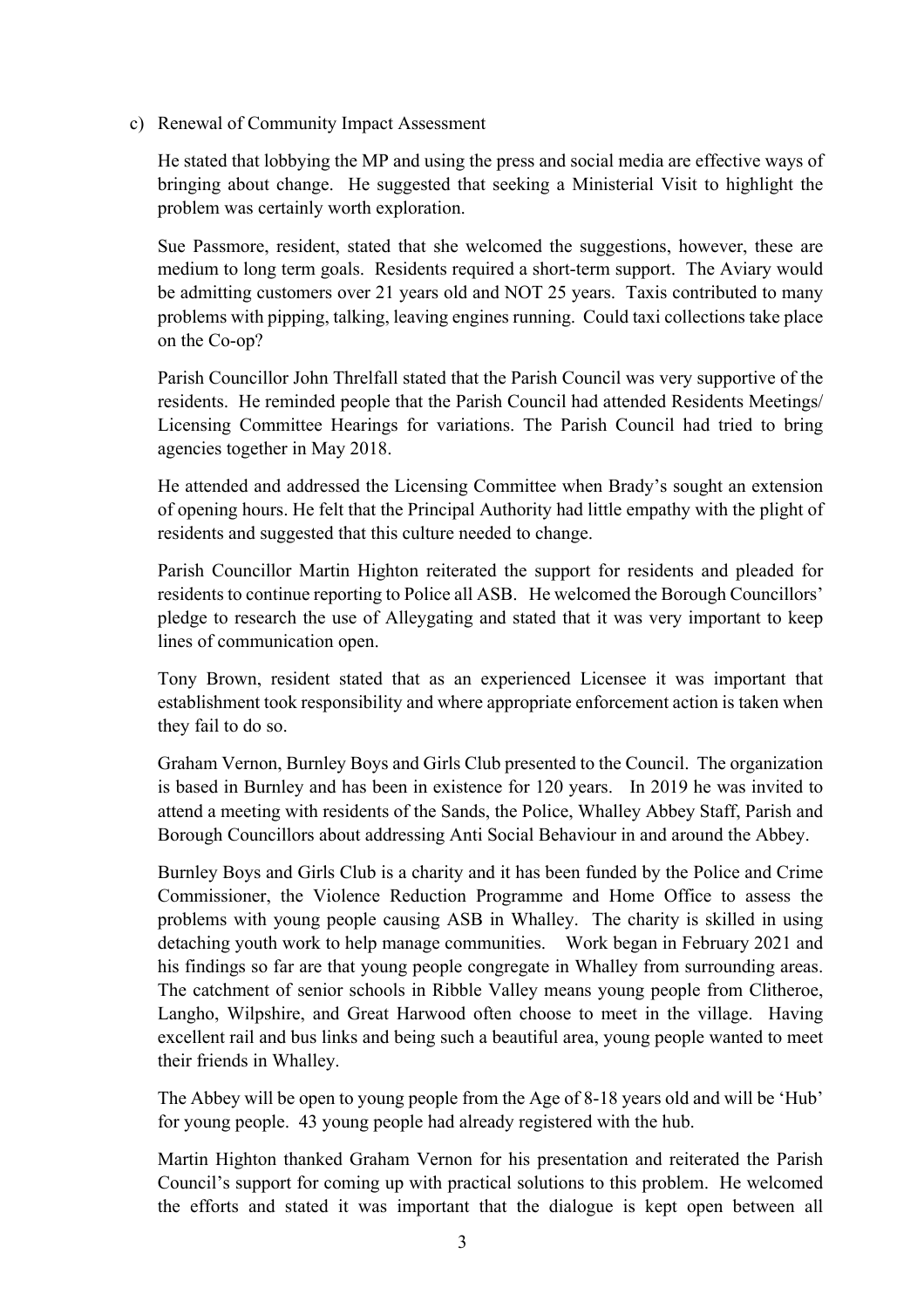stakeholders. Cliff Ball asked if the young people engaged in the project would feedback to the Parish Council. Graham Vernon welcomed this invitation on behalf of the young people.

## 1733/21 **Reports from Councilors' (Information Only)**

Councillor Dave Sleight had nothing to report. John Threlfall stated that Community Speed Check was welcomed on Mitton Road. Caroline Allen stated that Vale Gardens looked great and was a beautiful place for people to sit. Cliff Ball stated that the Churchyard looked spectacular at the moment. He had taken a query from a resident at Vale Gardens regarding seating at the back of the Swan Pub.

Councillor Martin Highton stated that the Parish Council Liaison Committee had met and discussed the following topics: Local Plan (workshops planned in September 2021), A new Councillor Code of Conduct that the Borough Council hopes Parish Council's will adopt, an update of the BT phone boxes, Dog thefts (Mellor), and a presentation on Highway Safety.

Councillor June Brown reported that she had attended the Parish Council Liaison Meeting and a Church Service following the death of Prince Philip. June had received lots of resident queries about the outside drinking areas. She discussed her concerns with the Borough Solicitor who stated that the Borough Council will look at each Licence application case on an individual basis.

## 1734/21 **Update on CCTV Provision**

Martin Highton stated that the recent CCTV report from Ribble Valley Borough Council was not encouraging. The Parish Council resolved to undertake further research to look at the capital and revenue cost of purchasing CCTV equipment in response to the local need. This will be an item that will remain on the agenda as it is useful tool in helping to manage ASB in Whalley.

## 1735/21 **Update on Public Waste Bin Provision and More Frequent Collections**

Ribble Valley Borough Council Community Services Committee had pledged to review the capacity and problems that seemed to be arising in Whalley regarding overflowing public waste bins. A new Working Group has been established and this now means that it will report back its findings later than originally anticipated. This will report to the Housing

## 1736/21 **To authorise Accounts, Payments, Receipts and Balances for April 2021**

| Precept 2021-22                            | 60,823.00 | 60,823.00 |
|--------------------------------------------|-----------|-----------|
|                                            |           | 0.00      |
| Website                                    | (27.60)   | (27.60)   |
| Salary                                     | (768.50)  | (768.50)  |
| Home office                                | (43.33)   | (43.33)   |
| Internet                                   | (10.00)   | (10.00)   |
| 28 miles @0.45p                            | (12.60)   | (12.60)   |
| Mobile rental                              | (5.00)    | (5.00)    |
| New MACBOOK Air Reimbursement              | (979.00)  | (979.00)  |
| Tree Work 2020-21 Churchyard               | (520.00)  | (520.00)  |
| Churchyard late invoice 3043 November 2021 | (291.00)  | (291.00)  |
| Churchyard Invoice 3123 Feb 21             | (291.00)  | (291.00)  |
| Churchyard Invoice 3140 Mar 21             | (291.00)  | (291.00)  |